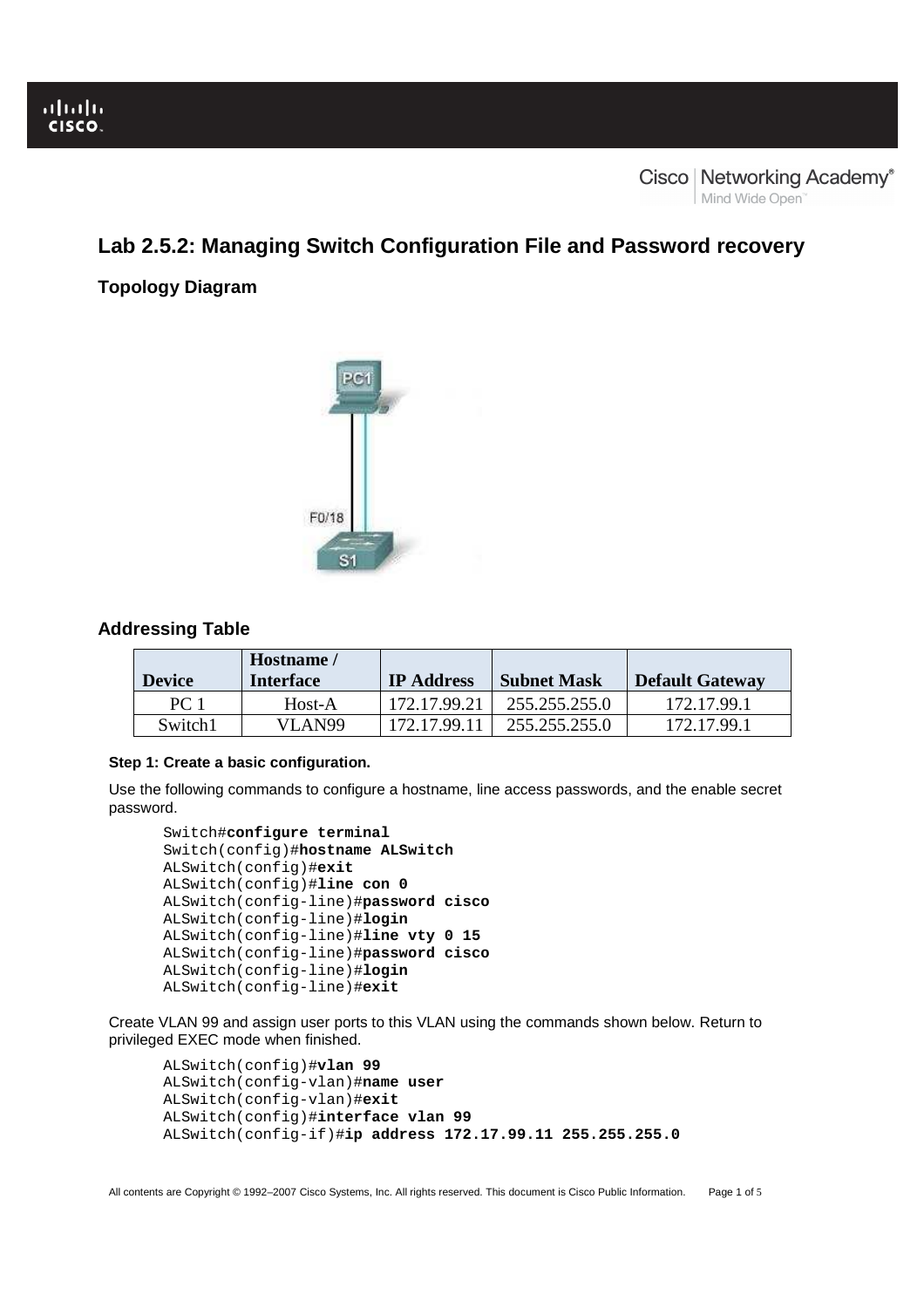```
ALSwitch(config-if)#no shutdown
%LINK-5-CHANGED: Interface Vlan99, changed state to up 
ALSwitch(config-if)#exit 
ALSwitch(config)#interface fa0/18 
ALSwitch(config-if)#switchport access vlan 99 
ALSwitch(config-if)#end
ALSwitch#
```
### **Step 2: Configure the host attached to the switch.**

Configure the host to use the IP address, mask, and default gateway identified in the addressing table at the beginning of the lab. This host acts as the TFTP server in this lab.

#### **Step 3: Verify connectivity.**

Ī

To verify that the host and switch are correctly configured, ping the switch IP address that was configured for VLAN 99 from the host.

Was the ping successful?

If the answer is no, troubleshoot the host and switch configurations.

# **Task 2: Starting and Configuring the TFTP Server**

#### **Step 1: Start up and configure the TFTP server.**

The TFTP server that is shown in this lab is the Solar Winds server.

Start the server on the host **Start > All Programs > SolarWinds 2003 Standard Edition > TFTP Server.**

The server should start up and acquire the IP address of the Ethernet interface, and use the C:\TFTP-Root directory by default.



# **Task 3: Back Up and Restore a Configuration File from a TFTP Server**

### **Step 1: Copy the startup configuration file to the TFTP server.**

In privileged EXEC mode, enter the **copy running-config startup-config** command to make sure that the running configuration file is saved to the startup configuration file.

```
ALSwitch#copy running-config startup-config
```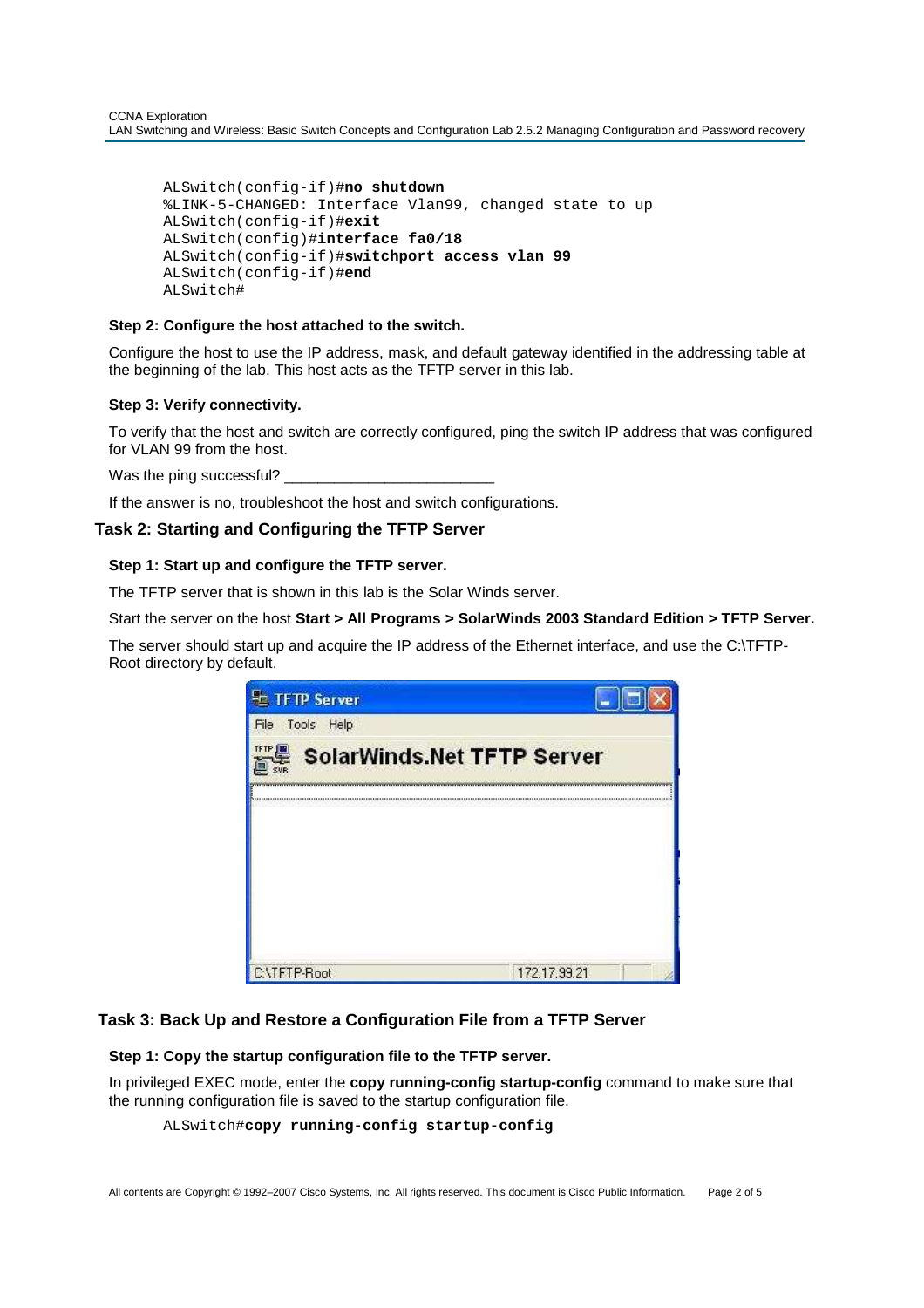Destination filename [startup-config]?[enter] Building configuration...  $[OK]$ 

Back up the saved configuration file to the TFTP server with the command **copy startup-config tftp**. At the prompt, enter the IP address of the TFTP server:

```
AlSwitch#copy startup-config tftp
Address or name of remote host []? 172.17.99.21 
Destination filename [alswitch-confg]? [enter] 
!! 
1452 bytes copied in 0.445 secs (3263 bytes/sec)#
```
#### **Step 2: Verify the transfer to the TFTP server.**

Ī

Verify the transfer to the TFTP server by checking the command window on the TFTP server. The output should look similar to the following:

Received alswitch-confg from (172.17.99.11), 1452 bytes

Verify that the alswitch-confg file is in the TFTP server directory C:\TFTP-root.

#### **Step 3: Restore the startup configuration file from the TFTP server.**

To restore the startup configuration file, the existing startup configuration file must be erased and the switch reloaded.

```
AlSwitch#erase nvram
Erasing the nvram filesystem will remove all configuration files! 
Continue? [confirm] 
[OK]Erase of nvram: complete 
AlSwitch# 
AlSwitch#reload 
Proceed with reload? [confirm] [enter]
```
When the switch has reloaded, you must reestablish connectivity between the switch and the TFTP server before the configuration can be restored. To do this, configure VLAN 99 with the correct IP address and assign port Fast Ethernet 0/18 to VLAN 99. When you are finished, return to privileged EXEC mode.

```
Switch>enable 
Switch#configure terminal
Enter configuration commands, one per line. End with CNTL/Z. 
Switch(config)#interface vlan 99
Switch(config-if)#ip address 172.17.99.11 255.255.255.0 
Switch(config-if)#no shutdown
Switch(config-if)#exit 
Switch(config)#interface fastethernet 0/18
Switch(config-if)#switchport access vlan 99 
Switch(config-if)#end 
Switch#
```
After VLAN 99 is up, verify connectivity by pinging the server from the switch.

```
Switch#ping 172.17.99.21
```
If the ping is unsuccessful, troubleshoot the switch and server configuration. Restore the configuration from the TFTP server with the **copy tftp startup-config** command.

**Note:** It is important that this process is not interrupted.

Switch#**copy tftp startup-config**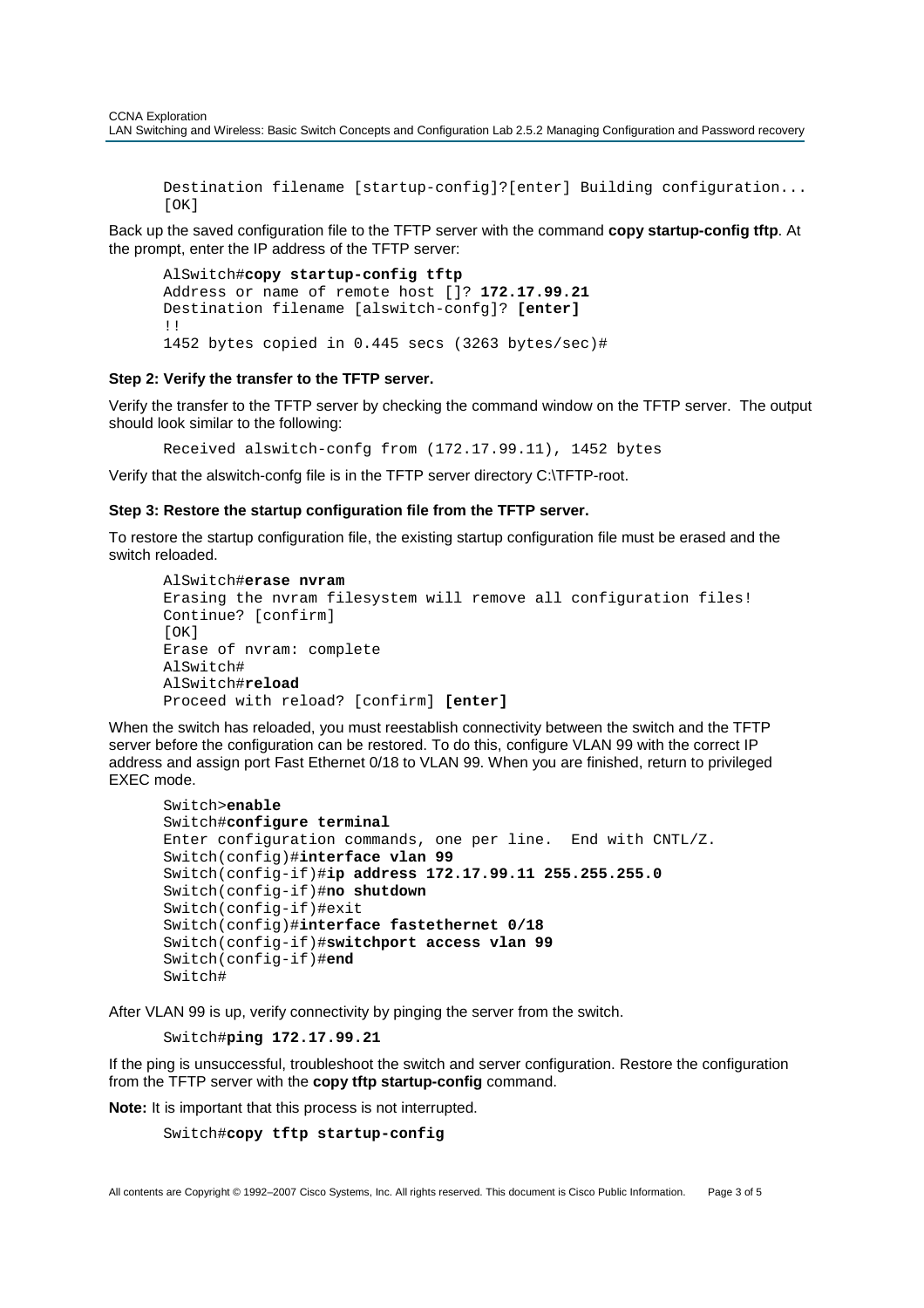Address or name of remote host []? **172.17.99.21**  Source filename []? **alswitch-confg**  Destination filename [startup-config]? **[enter]** Accessing tftp://172.17.99.21 /alswitch-confg... Loading alswitch-confg from 172.17.99.21 (via Vlan99): ! [OK - 1452 bytes] 1452 bytes copied in 9.059 secs (160 bytes/sec) Switch# 00:21:37: %SYS-5-CONFIG\_NV\_I: Nonvolatile storage configured from tftp://172.17.99.21 /alswitch-confg by console Switch#

Was the operation successful? \_\_\_\_\_

# **Step 4: Verify the restored startup configuration file.**

In privilege EXEC mode, reload the switch again. When the reload is complete, the switch should show the ALSwitch prompt. Type the command **show startup-config** to verify that the restored configuration is complete, including the line access and enable secret passwords.

#### **Task 4: Recover Passwords on the Catalyst 2960**

#### **Step 1: Reset the console password.**

Ī

Have a classmate change the console and vty passwords on the switch. Save the changes to the startupconfig file and reload the switch.

Now, without knowing the passwords, try to gain access to the switch.

#### **Step 2: Recover access to the switch**

Make sure that a PC is connected to the console port and a HyperTerminal window is open. Turn the switch off. Turn it back on while holding down the **MODE** button on the front of the switch at the same time that the switch is powered on. Release the **MODE** button after the SYST LED stops blinking and stays on.

The following output should be displayed:

```
The system has been interrupted prior to initializing the flash files 
system. The following commands will initialize the flash files system, 
and finish loading the operating system software: 
flash_init 
load_helper 
boot
```
To initialize the file system and finish loading the operating system, enter the following commands:

switch:**flash\_init** switch:**load\_helper** switch:**dir flash:**

Note: Do not forget to type the colon (:) after **flash** in the command **dir flash:**.

Type **rename flash:config.text flash:config.old** to rename the configuration file. This file contains the password definition.